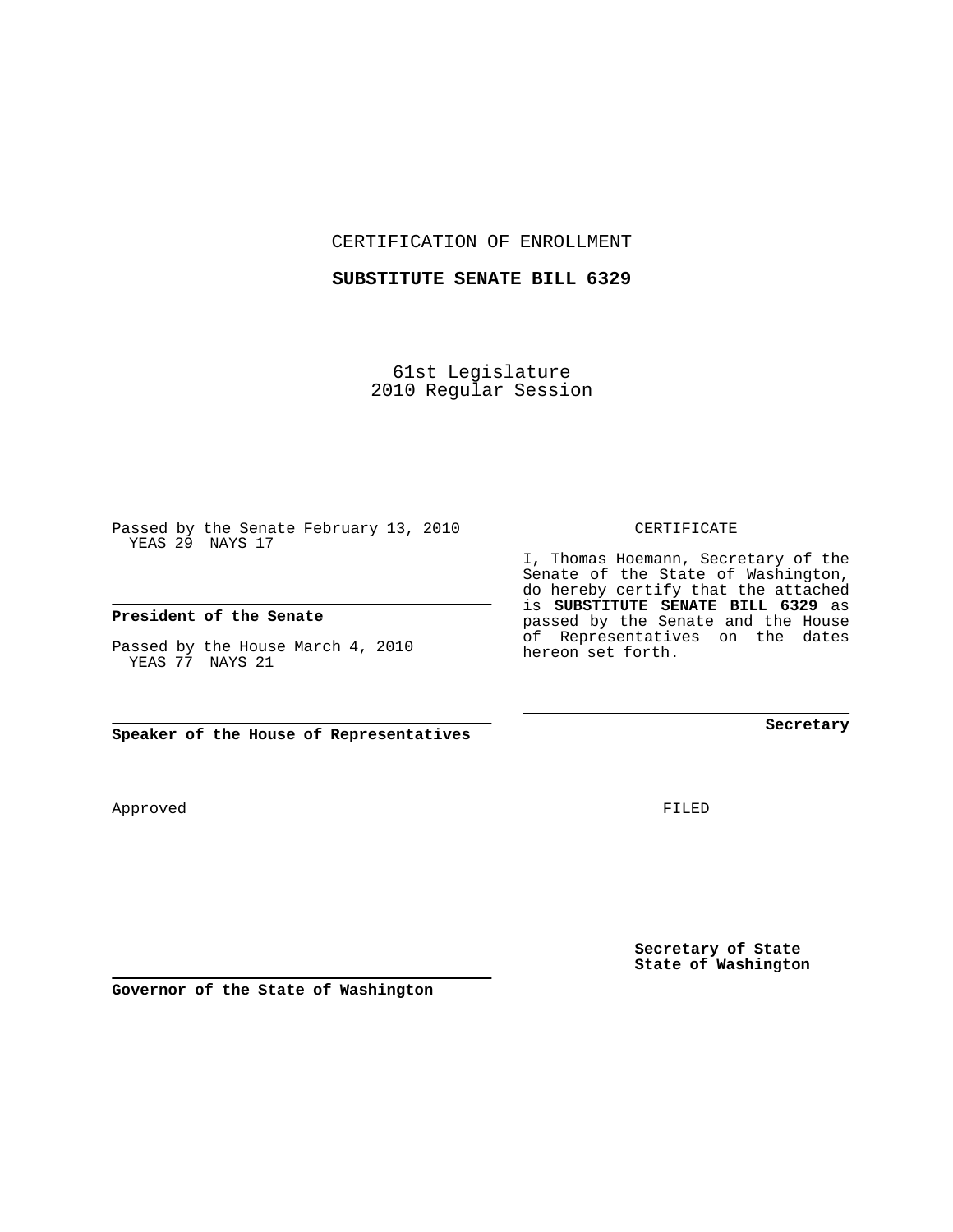## **SUBSTITUTE SENATE BILL 6329** \_\_\_\_\_\_\_\_\_\_\_\_\_\_\_\_\_\_\_\_\_\_\_\_\_\_\_\_\_\_\_\_\_\_\_\_\_\_\_\_\_\_\_\_\_

\_\_\_\_\_\_\_\_\_\_\_\_\_\_\_\_\_\_\_\_\_\_\_\_\_\_\_\_\_\_\_\_\_\_\_\_\_\_\_\_\_\_\_\_\_

Passed Legislature - 2010 Regular Session

## **State of Washington 61st Legislature 2010 Regular Session**

**By** Senate Labor, Commerce & Consumer Protection (originally sponsored by Senators Kohl-Welles, King, Franklin, Hewitt, Keiser, Kline, and Delvin)

READ FIRST TIME 01/19/10.

 1 AN ACT Relating to creating a beer and wine tasting endorsement to 2 the grocery store liquor license; amending RCW 66.28.310; reenacting 3 and amending RCW 66.20.310 and 66.20.300; and adding a new section to 4 chapter 66.24 RCW.

5 BE IT ENACTED BY THE LEGISLATURE OF THE STATE OF WASHINGTON:

 6 NEW SECTION. **Sec. 1.** A new section is added to chapter 66.24 RCW 7 to read as follows:

 8 (1) A grocery store licensed under RCW 66.24.360 may apply for an 9 endorsement to offer beer and wine tasting under this section.

10 (2) To be issued an endorsement, a licensee must meet the following 11 criteria:

12 (a) The licensee has retail sales of grocery products for off-13 premises consumption that are more than fifty percent of the licensee's 14 gross sales or the licensee is a membership organization that requires 15 members to be at least eighteen years of age;

16 (b) The licensee operates a fully enclosed retail area encompassing 17 at least nine thousand square feet, except that the board may issue an 18 endorsement to a licensee with a retail area encompassing less than 19 nine thousand square feet if the board determines that no licensee in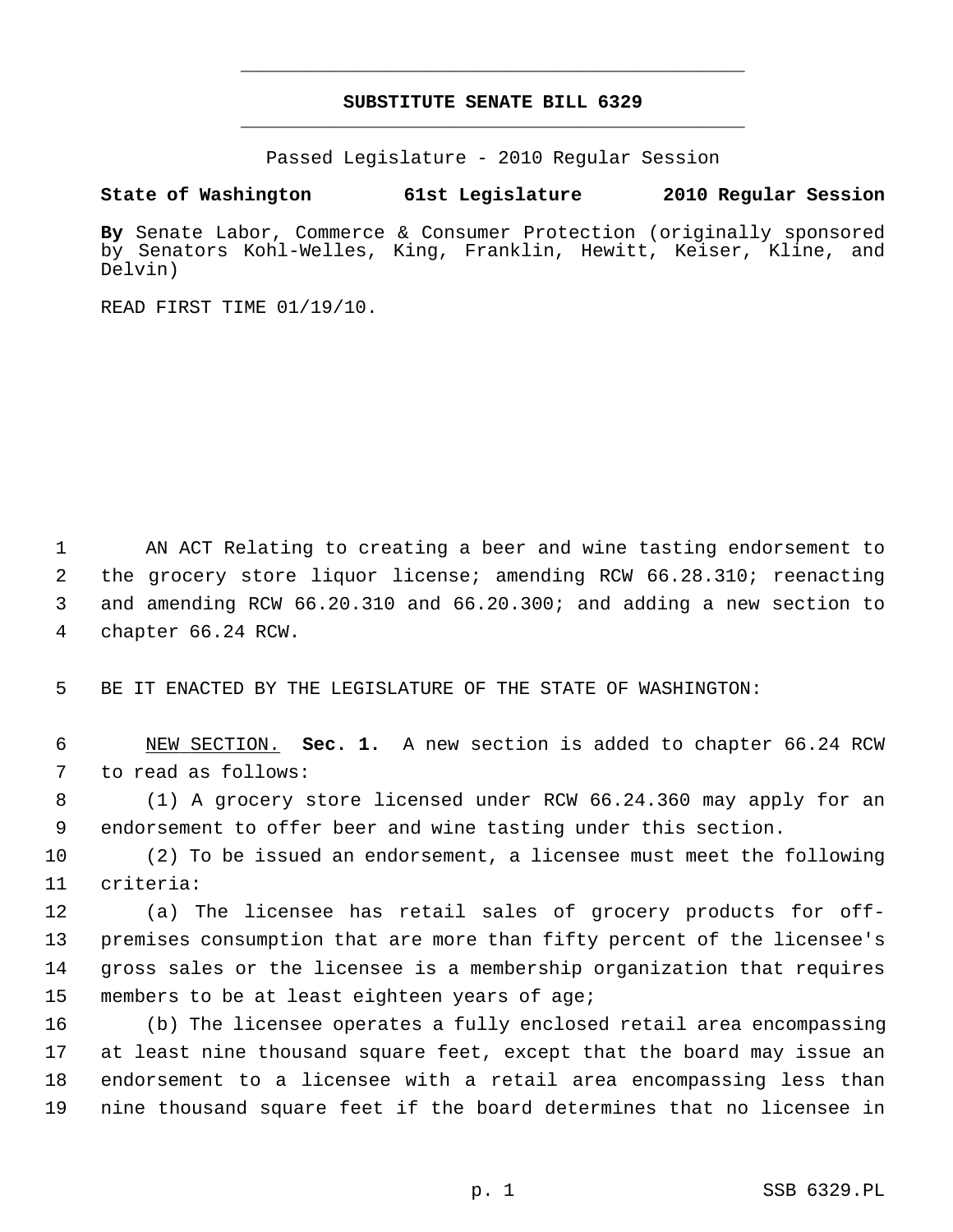1 the community the licensee serves meets the square footage requirement 2 and the licensee meets operational requirements established by the 3 board by rule; and

 4 (c) The licensee has not had more than one public safety violation 5 within the past two years.

6 (3) A tasting must be conducted under the following conditions:

 7 (a) Each sample must be two ounces or less, up to a total of four 8 ounces, per customer during any one visit to the premises;

 9 (b) No more than one sample of the same product offering of beer or 10 wine may be provided to a customer during any one visit to the 11 premises;

12 (c) The licensee must have food available for the tasting 13 participants;

14 (d) Customers must remain in the service area while consuming 15 samples; and

16 (e) The service area and facilities must be located within the 17 licensee's fully enclosed retail area and must be of a size and design 18 such that the licensee can observe and control persons in the area to 19 ensure that persons under twenty-one years of age and apparently 20 intoxicated persons cannot possess or consume alcohol.

21 (4) Employees of licensees whose duties include serving during 22 tasting activities under this section must hold a class 12 alcohol 23 server permit.

24 (5) Tasting activities under this section are subject to RCW 25 66.28.305 and 66.28.040 and the cost of sampling may not be borne, 26 directly or indirectly, by any liquor manufacturer, importer, or 27 distributor.

28 (6) A licensee may advertise a tasting event only within the store, 29 on a store web site, in store newsletters and flyers, and via e-mail 30 and mail to customers who have requested notice of events. Advertising 31 under this subsection may not be targeted to or appeal principally to 32 youth.

33 (7)(a) If a licensee is found to have committed a public safety 34 violation in conjunction with tasting activities, the board may suspend 35 the licensee's tasting endorsement and not reissue the endorsement for 36 up to two years from the date of the violation. If mitigating 37 circumstances exist, the board may offer a monetary penalty in lieu of 38 suspension during a settlement conference.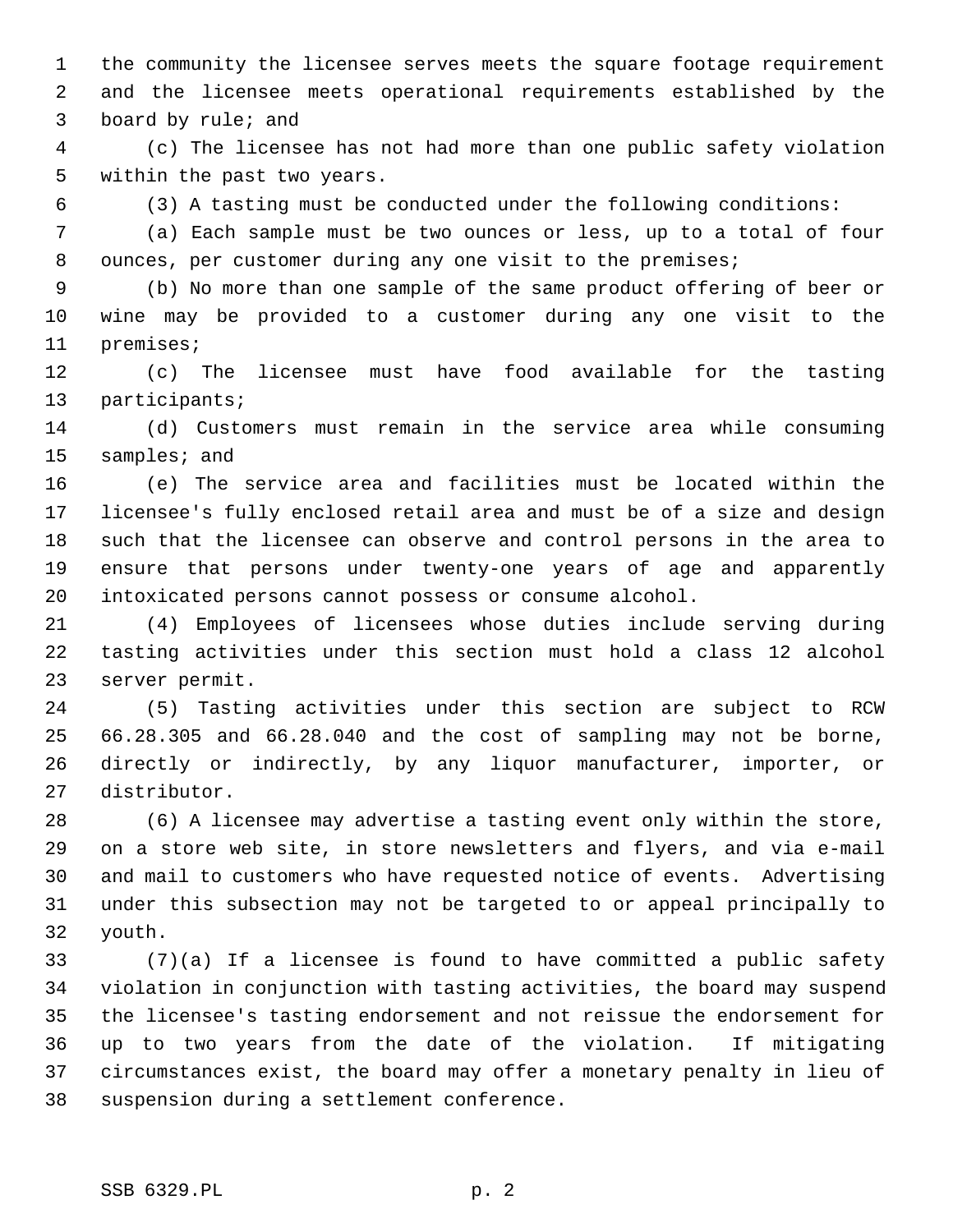1 (b) The board may revoke an endorsement granted to a licensee that 2 is located within the boundaries of an alcohol impact area recognized 3 by resolution of the board if the board finds that the tasting 4 activities by the licensee are having an adverse effect on the 5 reduction of chronic public inebriation in the area.

 6 (c) RCW 66.08.150 applies to the suspension or revocation of an 7 endorsement.

 8 (8) The board may establish additional requirements under this 9 section to assure that persons under twenty-one years of age and 10 apparently intoxicated persons cannot possess or consume alcohol.

11 (9) The annual fee for the endorsement is two hundred dollars. The 12 board shall review the fee annually and may increase the fee by rule to 13 a level sufficient to defray the cost of administration and enforcement 14 of the endorsement, except that the board may not increase the fee by 15 more than ten percent annually.

16 (10) The board must adopt rules to implement this section.

17 **Sec. 2.** RCW 66.20.310 and 2009 c 271 s 5 and 2009 c 187 s 4 are 18 each reenacted and amended to read as follows:

19 (1)(a) There shall be an alcohol server permit, known as a class 12 20 permit, for a manager or bartender selling or mixing alcohol, spirits, 21 wines, or beer for consumption at an on-premises licensed facility.

22 (b) There shall be an alcohol server permit, known as a class 13 23 permit, for a person who only serves alcohol, spirits, wines, or beer 24 for consumption at an on-premises licensed facility.

25 (c) As provided by rule by the board, a class 13 permit holder may 26 be allowed to act as a bartender without holding a class 12 permit.

27 (2)(a) Effective January 1, 1997, except as provided in (d) of this 28 subsection, every alcohol server employed, under contract or otherwise, 29 at a retail licensed premise shall be issued a class 12 or class 13 30 permit.

31 (b) Every class 12 and class 13 permit issued shall be issued in 32 the name of the applicant and no other person may use the permit of 33 another permit holder. The holder shall present the permit upon 34 request to inspection by a representative of the board or a peace 35 officer. The class 12 or class 13 permit shall be valid for employment 36 at any retail licensed premises described in (a) of this subsection.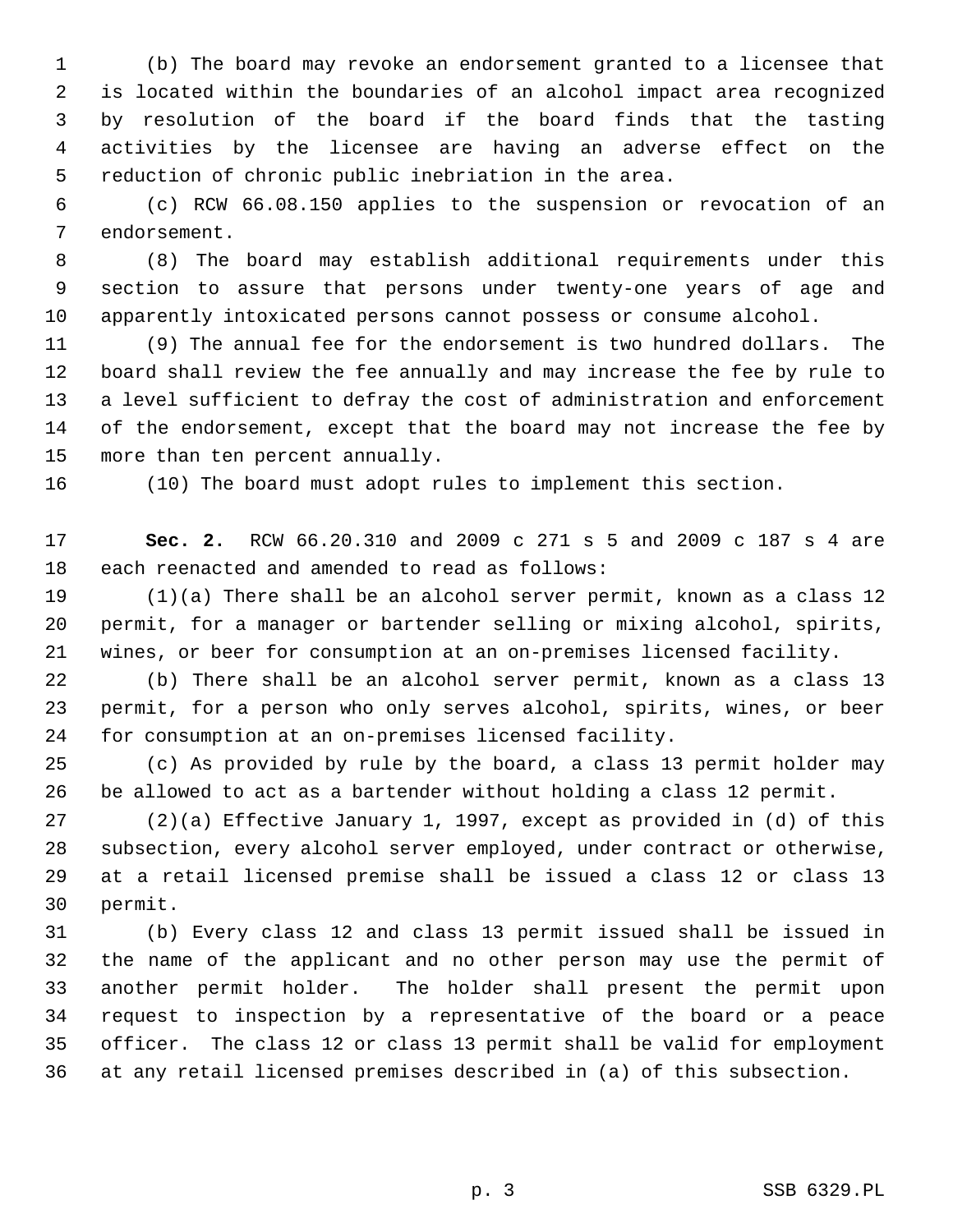1 (c) Except as provided in (d) of this subsection, no licensee 2 holding a license as authorized by RCW 66.24.320, 66.24.330, 66.24.350, 3 66.24.400, 66.24.425, 66.24.450, 66.24.570, and 66.24.600 may employ or 4 accept the services of any person without the person first having a 5 valid class 12 or class 13 permit.

 6 (d) Within sixty days of initial employment, every person whose 7 duties include the compounding, sale, service, or handling of liquor 8 shall have a class 12 or class 13 permit.

 9 (e) No person may perform duties that include the sale or service 10 of alcoholic beverages on a retail licensed premises without possessing 11 a valid alcohol server permit.

12 (3) A permit issued by a training entity under this section is 13 valid for employment at any retail licensed premises described in 14 subsection (2)(a) of this section for a period of five years unless 15 suspended by the board.

16 (4) The board may suspend or revoke an existing permit if any of 17 the following occur:

18 (a) The applicant or permittee has been convicted of violating any 19 of the state or local intoxicating liquor laws of this state or has 20 been convicted at any time of a felony; or

21 (b) The permittee has performed or permitted any act that 22 constitutes a violation of this title or of any rule of the board.

23 (5) The suspension or revocation of a permit under this section 24 does not relieve a licensee from responsibility for any act of the 25 employee or agent while employed upon the retail licensed premises. 26 The board may, as appropriate, revoke or suspend either the permit of 27 the employee who committed the violation or the license of the licensee 28 upon whose premises the violation occurred, or both the permit and the 29 license.

30 (6)(a) After January 1, 1997, it is a violation of this title for 31 any retail licensee or agent of a retail licensee as described in 32 subsection (2)(a) of this section to employ in the sale or service of 33 alcoholic beverages, any person who does not have a valid alcohol 34 server permit or whose permit has been revoked, suspended, or denied.

35 (b) It is a violation of this title for a person whose alcohol 36 server permit has been denied, suspended, or revoked to accept 37 employment in the sale or service of alcoholic beverages.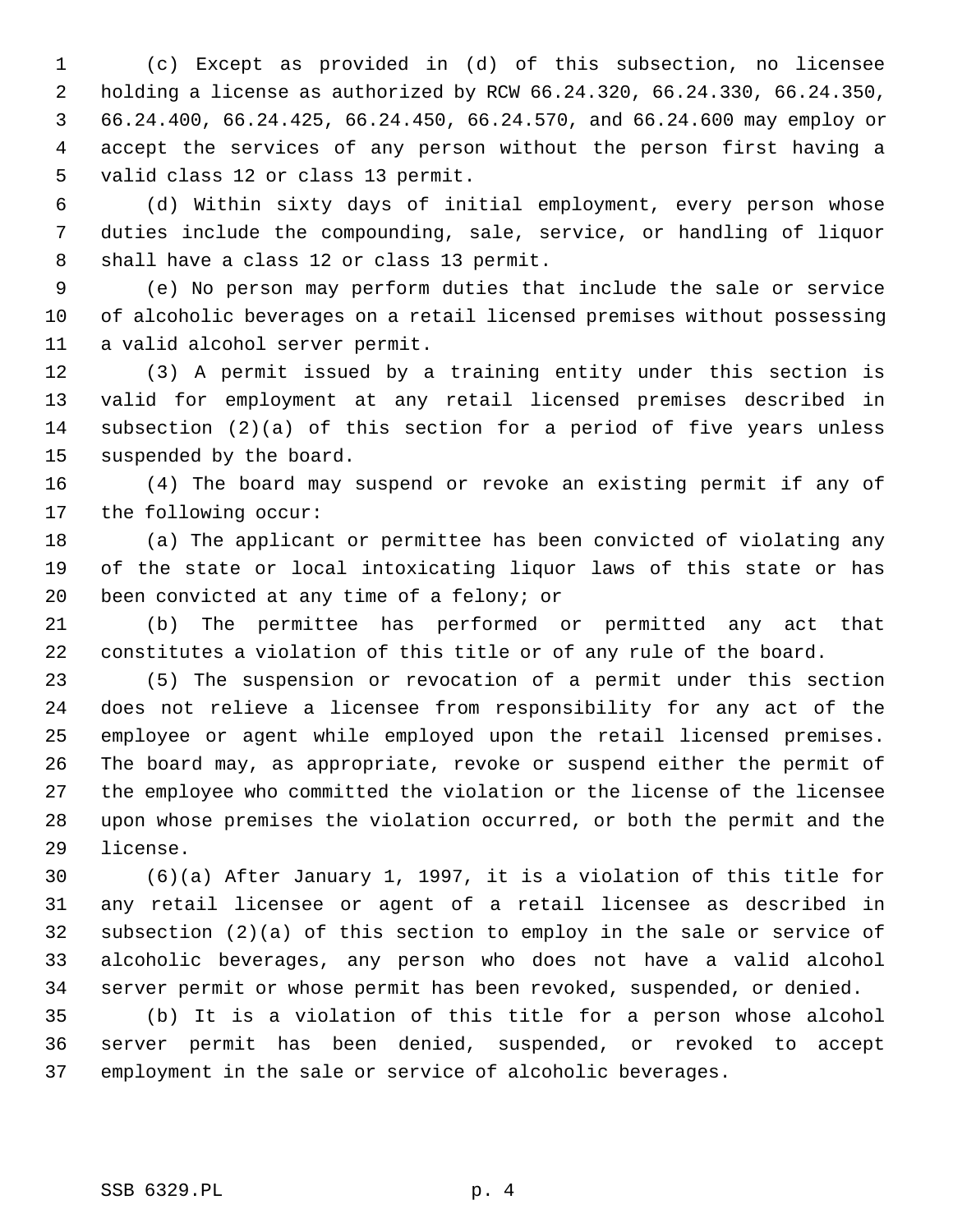1 (7) Grocery stores licensed under RCW 66.24.360, the primary 2 commercial activity of which is the sale of grocery products and for 3 which the sale and service of beer and wine for on-premises consumption 4 with food is incidental to the primary business, and employees of such 5 establishments, are exempt from RCW 66.20.300 through 66.20.350, except 6 for employees whose duties include serving during tasting activities 7 under section 1 of this act.

 8 **Sec. 3.** RCW 66.20.300 and 2008 c 94 s 10 and 2008 c 41 s 1 are 9 each reenacted and amended to read as follows:

10 Unless the context clearly requires otherwise, the definitions in 11 this section apply throughout RCW 66.20.310 through 66.20.350.

12 (1) "Alcohol" has the same meaning as "liquor" in RCW 66.04.010.

13 (2) "Alcohol server" means any person who as part of his or her 14 employment participates in the sale or service of alcoholic beverages 15 for on-premise consumption at a retail licensed premise as a regular 16 requirement of his or her employment, and includes those persons 17 eighteen years of age or older permitted by the liquor laws of this 18 state to serve alcoholic beverages with meals.

19 (3) "Board" means the Washington state liquor control board.

20 (4) "Training entity" means any liquor licensee associations, 21 independent contractors, private persons, and private or public 22 schools, that have been certified by the board.

23 (5) "Retail licensed premises" means any:

24 (a) Premises licensed to sell alcohol by the glass or by the drink, 25 or in original containers primarily for consumption on the premises as 26 authorized by RCW 66.24.320, 66.24.330, 66.24.350, 66.24.400, 27 66.24.425, 66.24.450, and 66.24.570;

28 (b) Distillery licensed pursuant to RCW 66.24.140 that is 29 authorized to serve samples of its own production;  $((and))$ 

30 (c) Facility established by a domestic winery for serving and 31 selling wine pursuant to RCW 66.24.170(4); and

32 (d) Grocery store licensed under RCW 66.24.360, but only with 33 respect to employees whose duties include serving during tasting 34 activities under section 1 of this act.

35 **Sec. 4.** RCW 66.28.310 and 2009 c 506 s 7 are each amended to read 36 as follows: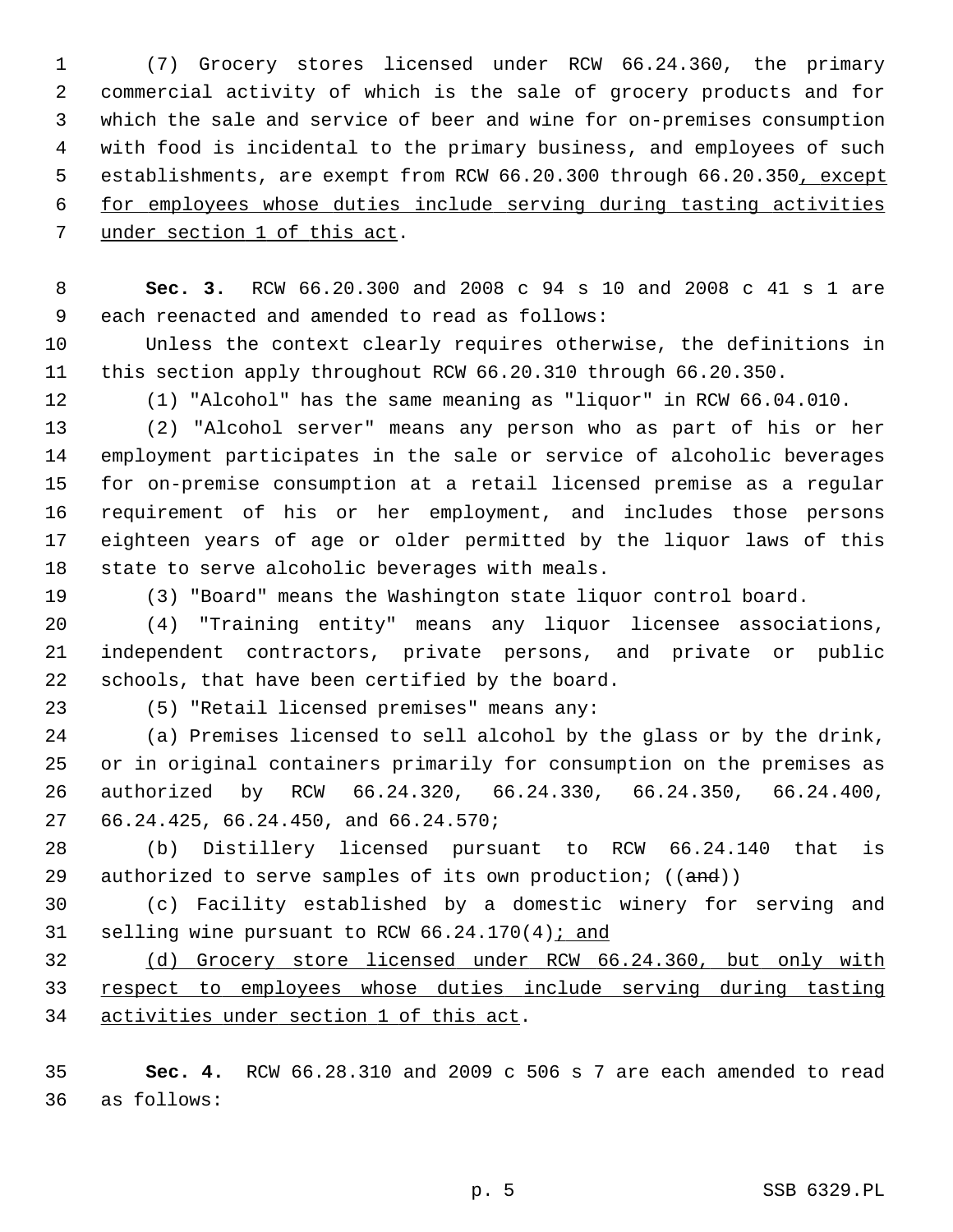1 (1)(a) Nothing in RCW 66.28.305 prohibits an industry member from 2 providing retailers branded promotional items which are of nominal 3 value, singly or in the aggregate. Such items include but are not 4 limited to: Trays, lighters, blotters, postcards, pencils, coasters, 5 menu cards, meal checks, napkins, clocks, mugs, glasses, bottles or can 6 openers, corkscrews, matches, printed recipes, shirts, hats, visors, 7 and other similar items. Branded promotional items:

 8 (i) Must be used exclusively by the retailer or its employees in a 9 manner consistent with its license;

10 (ii) Must bear imprinted advertising matter of the industry member 11 only;

12 (iii) May be provided by industry members only to retailers and 13 their employees and may not be provided by or through retailers or 14 their employees to retail customers; and

15 (iv) May not be targeted to or appeal principally to youth.

16 (b) An industry member is not obligated to provide any such branded 17 promotional items, and a retailer may not require an industry member to 18 provide such branded promotional items as a condition for selling any 19 alcohol to the retailer.

20 (c) Any industry member or retailer or any other person asserting 21 that the provision of branded promotional items as allowed in (a) of 22 this subsection has resulted or is more likely than not to result in 23 undue influence or an adverse impact on public health and safety, or is 24 otherwise inconsistent with the criteria in (a) of this subsection may 25 file a complaint with the board. Upon receipt of a complaint the board 26 may conduct such investigation as it deems appropriate in the 27 circumstances. If the investigation reveals the provision of branded 28 promotional items has resulted in or is more likely than not to result 29 in undue influence or has resulted or is more likely than not to result 30 in an adverse impact on public health and safety or is otherwise 31 inconsistent with (a) of this subsection the board may issue an 32 administrative violation notice to the industry member, to the 33 retailer, or both. The recipient of the administrative violation 34 notice may request a hearing under chapter 34.05 RCW.

35 (2) Nothing in RCW 66.28.305 prohibits an industry member from 36 providing to a special occasion licensee and a special occasion 37 licensee from receiving services for: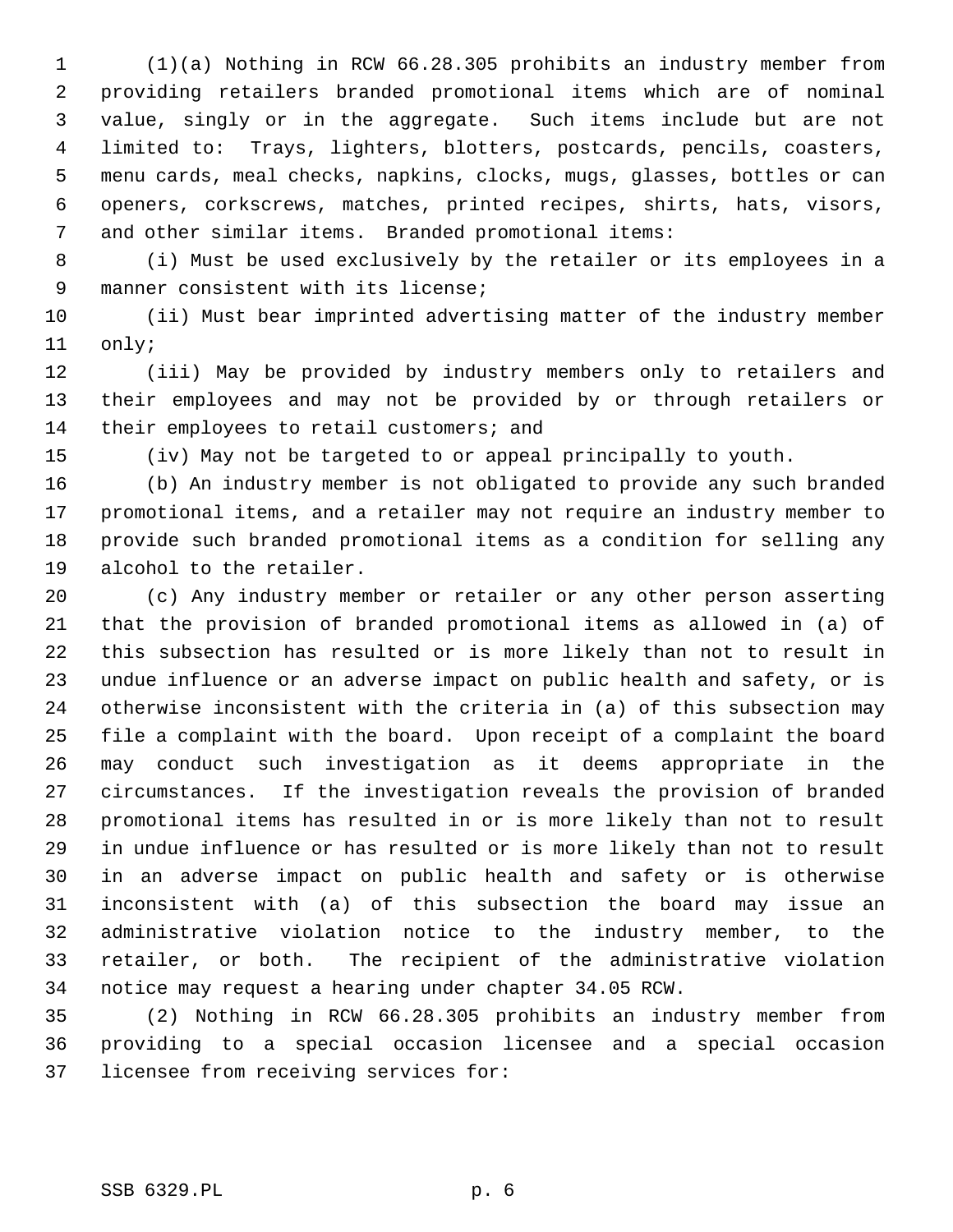1 (a) Installation of draft beer dispensing equipment or advertising; 2 or

 3 (b) Advertising, pouring, or dispensing of beer or wine at a beer 4 or wine tasting exhibition or judging event.

 5 (3) Nothing in RCW 66.28.305 prohibits industry members from 6 performing, and retailers from accepting the service of building, 7 rotating, and restocking displays and stockroom inventories; rotating 8 and rearranging can and bottle displays of their own products; 9 providing point of sale material and brand signs; pricing case goods of 10 their own brands; and performing such similar business services 11 consistent with board rules, or personal services as described in 12 subsection (5) of this section.

13 (4) Nothing in RCW 66.28.305 prohibits:

14 (a) Industry members from listing on their internet web sites 15 information related to retailers who sell or promote their products, 16 including direct links to the retailers' internet web sites; and

17 (b) Retailers from listing on their internet web sites information 18 related to industry members whose products those retailers sell or 19 promote, including direct links to the industry members' web sites; or 20 (c) Industry members and retailers from producing, jointly or 21 together with regional, state, or local industry associations, 22 brochures and materials promoting tourism in Washington state which 23 contain information regarding retail licensees, industry members, and 24 their products.

25 (5) Nothing in RCW 66.28.305 prohibits the performance of personal 26 services offered from time to time by a domestic winery or certificate 27 of approval holder to retailers when the personal services are (a) 28 conducted at a licensed premises, and (b) intended to inform, educate, 29 or enhance customers' knowledge or experience of the manufacturer's 30 products. The performance of personal services may include 31 participation and pouring, bottle signing events, and other similar 32 informational or educational activities at the premises of a retailer 33 holding a spirits, beer, and wine restaurant license, a wine and/or 34 beer restaurant license, a specialty wine shop license, a special 35 occasion license, a grocery store license with a tasting endorsement, 36 or a private club license. A domestic winery or certificate of 37 approval holder is not obligated to perform any such personal services, 38 and a retail licensee may not require a domestic winery or certificate